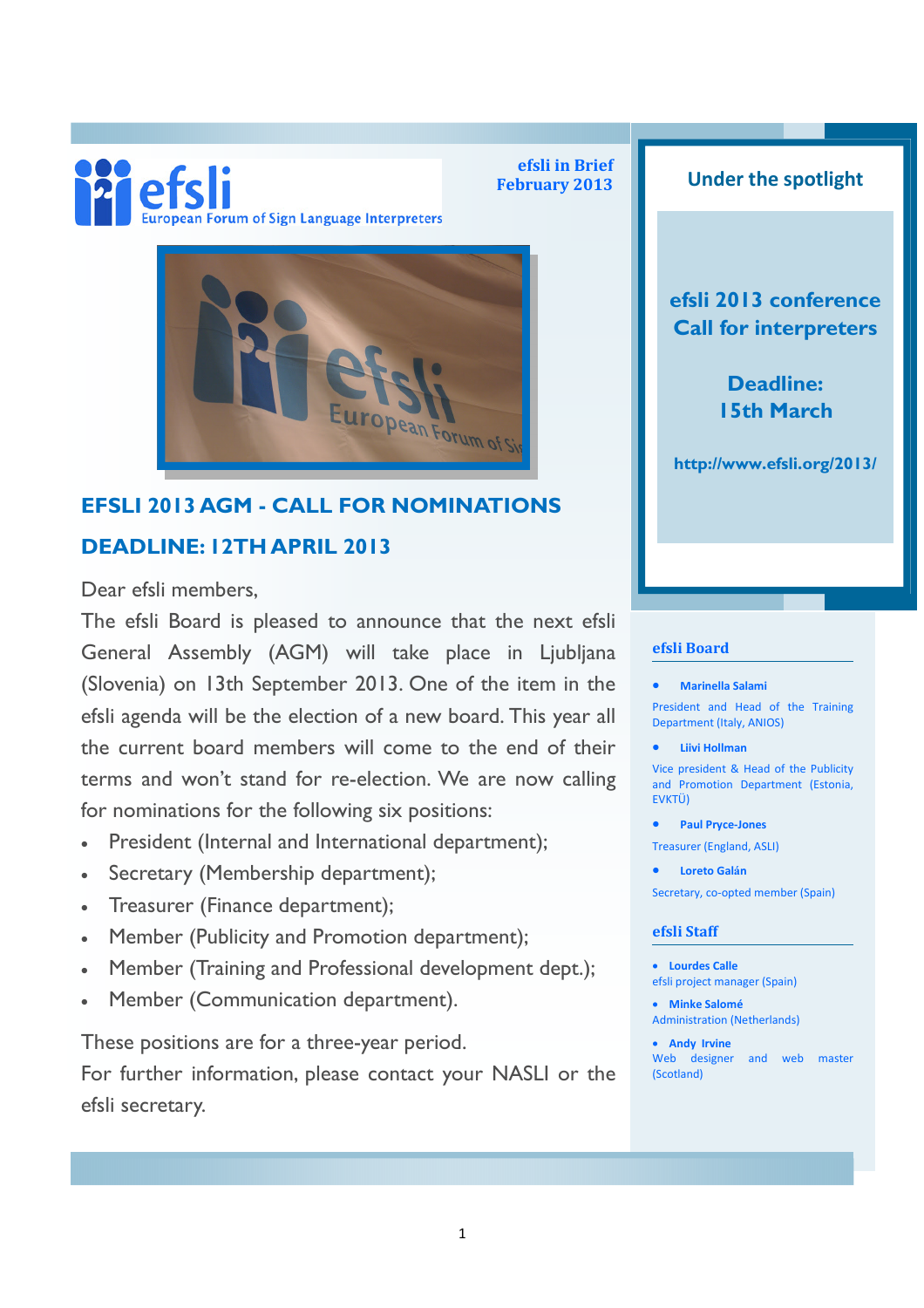### efsli 2013 conference

#### WORK IN PROGRESS IN LIUBLIANA!

The call for papers for the efsli 2013 closed on 18th February. We received 20 abstracts! Thank you to those who submitted their own proposals!

The Scientific Committee will now start up the selection process.

We are delighted to introduce you the members of the Scientific Committee (in alphabetical order):

- Jasmina **BAUMAN** (Association of Slovenian Sign Language Interpreters (ZTZJ), Slovenia
- Dr Matjaž DEBEVC (University of Ljubljana, Slovenia)
- Darja HOLEC (Association of Slovenian Sign Language Interpreters (ZTZJ), Slovenia
- Dr Jamina NAPIER (Heriot-Watt University, Scotland)
- Paul PRYCE-JONES (efsli Board representative, UK)
- Lieve **ROODHOOFT** (Association of Flemish Sign Language Interpreters (BVGT), Belgium
- Desanka Žižić (Association of Serbian Sign Language Interpreters (ATSZJ), Serbia

### "efsli is a forum where good practice and expertise are shared between all stakeholders in the field of sign language interpreting"

#### CONTACT US

efsli website: www.efsli.org

Facebook

Twitter@efsli

#### Email:

president@efsli.org

secretariat@efsli.org

treasurer@efsli.org

training@efsli.org

### EFSLI SAF



The efsli Special Attendance Fund (SAF) call for applications is now open!

The efsli SAF would like to make it possible for interpreters across Europe to attend this year's efsli conference in Ljubljana. Please find the call online at:

http://www.efsli.org/efsli/specialattendancefund/howtoapply.php

An IS video is also available on the efsli website: www.efsli.org

And don't forget to support the efsli SAF with your donations!